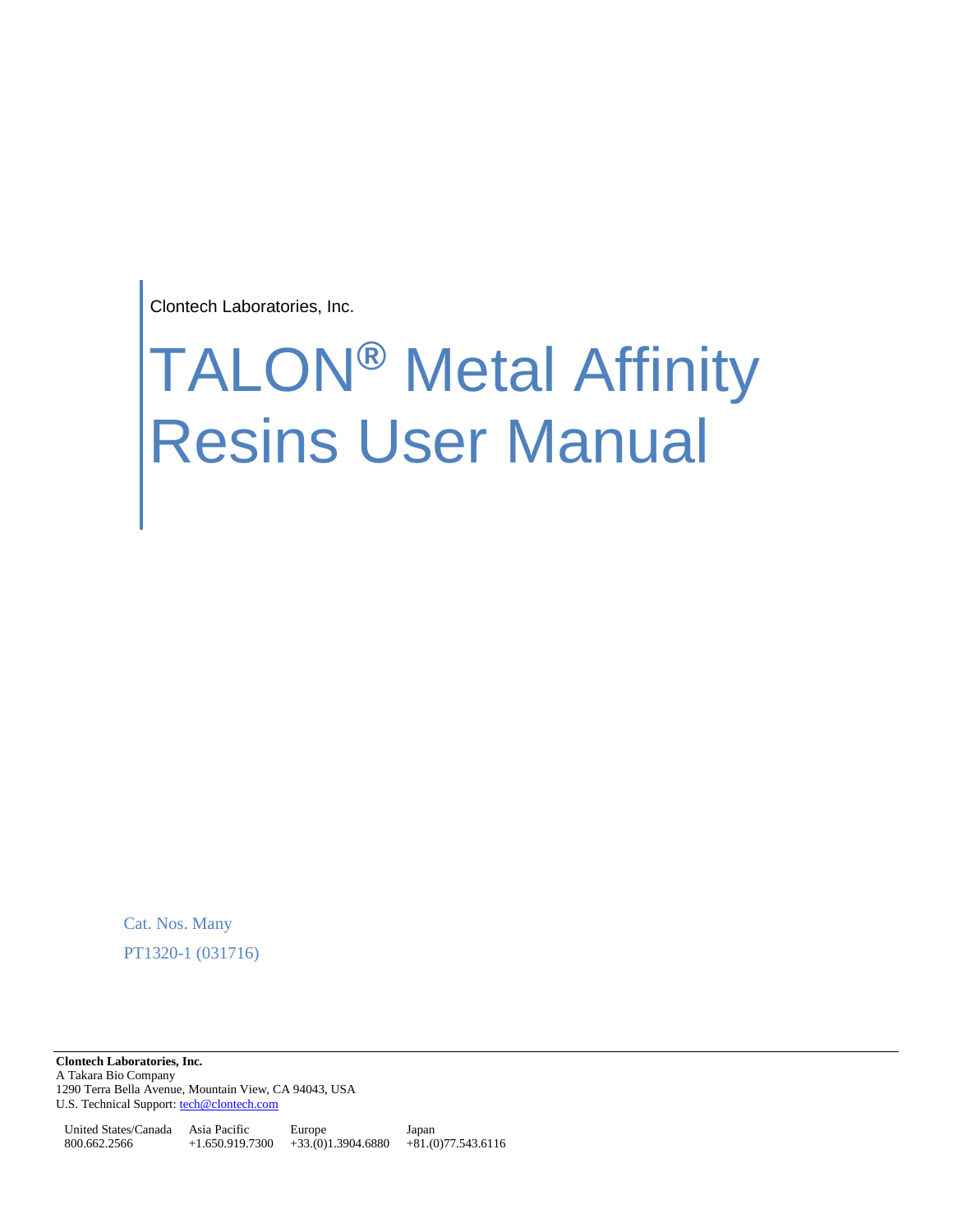## **Table of Contents**

| I.   |  |
|------|--|
| П.   |  |
| III. |  |
| IV.  |  |
|      |  |
|      |  |
| V.   |  |
|      |  |
|      |  |
|      |  |
|      |  |
|      |  |
|      |  |
|      |  |
|      |  |

# **Table of Tables**

# <span id="page-1-0"></span>**I. Introduction**

## **A. Summary**

TALON Metal Affinity Resin is a durable immobilized metal affinity chromatography (IMAC) resin, consisting of a tetradentate chelator charged with cobalt, which has a remarkable affinity and specificity for his-tagged proteins (Chaga *et al.*, 1994; Froelich *et al.*, 1996; Hochuli *et al.*, 1987 & 1988; Porath *et al.*, 1975; Stephens *et*   $al$ , 1997). The stable chelation of the  $Co^{2+}$  ion, combined with the specificity of the TALON reactive core, deliver unmatched purity. This resin is compatible with all commonly used IMAC reagents and allows protein purification under native or denaturing conditions, and in the presence of ß-mercaptoethanol. It is available as a 50% slurry in three different formats.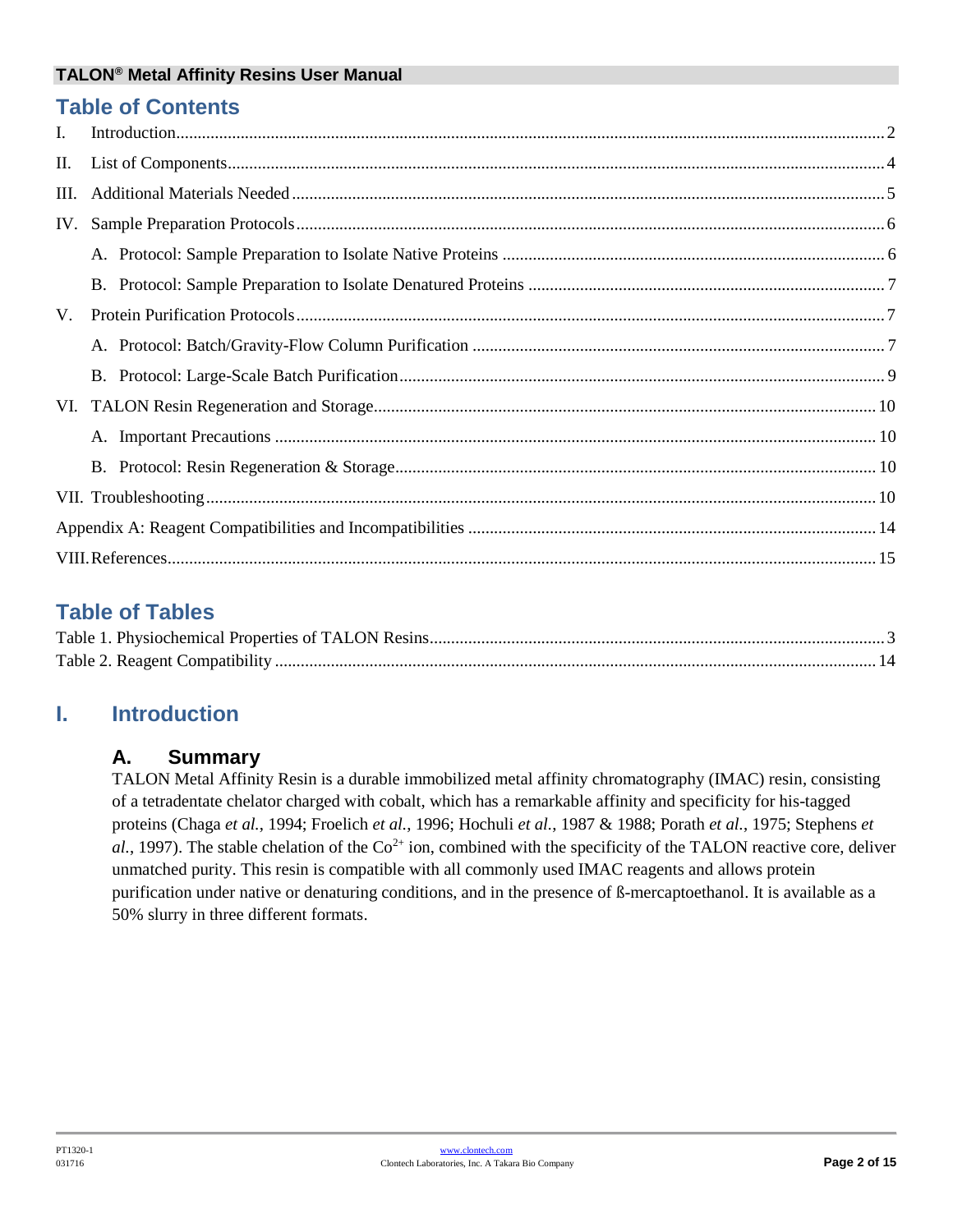## **B. Overview of TALON Resin Formats**

- **TALON Metal Affinity Resin** is useful for batch and low-pressure chromatographic applications. This resin utilizes Sepharose CL-6B (GE Healthcare), a durable substrate that performs very well under native and denaturing conditions in centrifuge-mediated purification schemes. The large pore size resin has a high-binding capacity.
- **TALON Superflow Resin** is specifically designed for quick, effective purification of his-tagged proteins at high flow rates (up to 5 ml per cm<sup>2</sup> per min) and medium pressure (up to 150 psi). This resin is recommended if short purification times are essential, or if purification protocols developed at bench scale will be scaled up for larger volumes. It utilizes Superflow-6 (Sterogene Bioseparations, Inc.), an agarose-based medium featuring a unique polysaccharide composition that resists biological degradation. Superflow-6 beads are also stabilized by a chemical cross-linking reaction that allows flow rates up to 10 times higher than are possible with regular cross-linked beads.
- **TALON CellThru Resin** is a novel IMAC resin for purifying his-tagged proteins from crude cell lysates, sonicates, and fermentation liquids. The larger bead size of TALON CellThru Resin (300– 500 µm) permits cellular debris to flow through the column, eliminating the need for high-speed centrifugation. Destabilizing factors are removed more quickly with this resin than with other IMAC resins, because the number of steps is reduced.

| <b>Features</b>                              | <b>TALON Resin</b>                             | <b>TALON Superflow</b><br><b>Resin</b>   | <b>TALON CellThru Resin</b>            |
|----------------------------------------------|------------------------------------------------|------------------------------------------|----------------------------------------|
| Batch/gravity flow<br>applications           | Yes                                            | Yes                                      | Yes                                    |
| FPLC applications                            | <b>No</b>                                      | Yes                                      | Yes                                    |
| Scale                                        | Analytical, preparative,<br>production         | Analytical, preparative,<br>production   | Preparative, production                |
| Capacity*<br>(mg protein/ ml adsorbent)      | $5 - 15$                                       | $5 - 18$                                 | $5 - 10$                               |
| <b>Matrix</b>                                | Sepharose 6B-CL<br>(6% crosslinked<br>agarose) | Superflow<br>(6% crosslinked<br>agarose) | Uniflow<br>(4% crosslinked<br>agarose) |
| Bead size (µm)                               | $45 - 165$                                     | 60-160                                   | 300-500                                |
| Maximum linear flow rate<br>$(cm/hr)**$      | 30                                             | 3,000                                    | 800                                    |
| Maximum volumetric flow<br>rate (ml/min)**   | 0.5                                            | 50                                       | 13                                     |
| Recommended volumetric<br>flow rate (ml/min) | 0.3                                            | $1.0 - 5.0$                              | $1.0 - 5.0$                            |
| Maximum pressure                             | 2.8 psi<br>$0.2b$ ar<br>0.02 MPa               | 150 psi<br>10 bar<br>0.97 MPa            | 9 psi<br>$0.62$ bar<br>0.02 MPs        |
| pH stability (duration)                      | $2 - 14$ (2 hr)<br>$3 - 14$ (24 hr)            | $2 - 14$ (2 hr)<br>$3-14$ (24 hr)        | $2 - 14$ (2 hr)<br>$3-14$ (24 hr)      |
| Protein exclusion limit (Da)                 | $4 \times 10^{7}$                              | 4 x 10 <sup>6</sup>                      | $2 \times 10^7$                        |

#### <span id="page-2-0"></span>**Table 1. Physiochemical Properties of TALON Resins**

\* The binding capacity of individual proteins may vary.

\*\* For washing and elution only.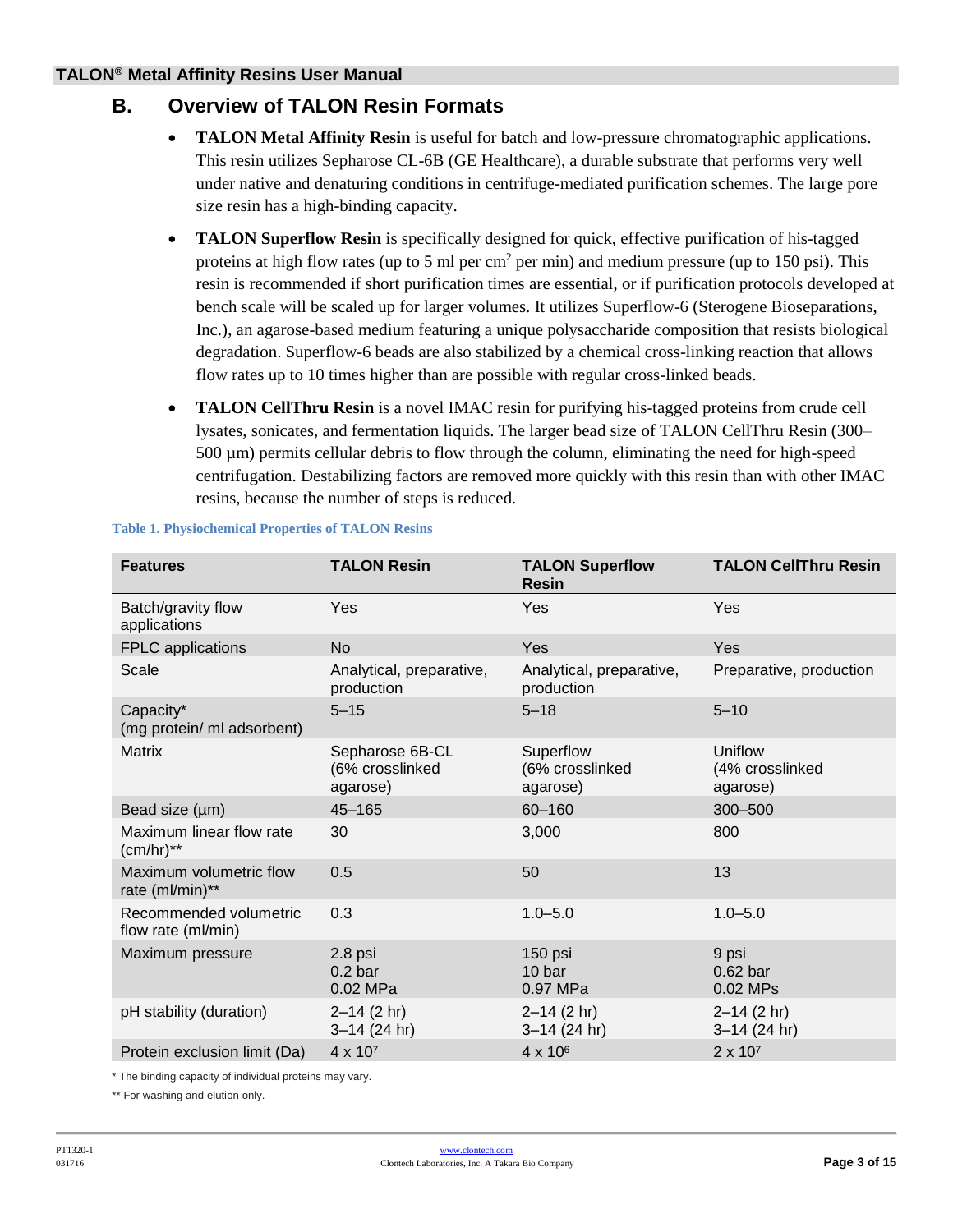# <span id="page-3-0"></span>**II. List of Components**

TALON Resin, TALON Superflow Resin, and TALON CellThru Resin are supplied as 50% (w/v) slurries in nonbuffered 20% ethanol. Please note that during shipping and storage, the resin will settle; thus, we recommend that you thoroughly resuspend it before aliquotting. 2 ml of homogeneously resuspended slurry will provide 1 ml of resin with a binding capacity of at least 5 mg of his-tagged protein.

Store all of these resins, columns and buffers at 4°C unless otherwise indicated. **Do not freeze TALON Resins**.

## **A. Resins**

| <b>TALON Metal Affinity Resin</b> | Cat. No. | <b>Amount</b>    |
|-----------------------------------|----------|------------------|
|                                   | 635501   | $10 \mathrm{m}$  |
|                                   | 635502   | $25 \text{ ml}$  |
|                                   | 635503   | $100 \mathrm{m}$ |
|                                   | 635504   | 250 ml           |
| <b>TALON Superflow Resin</b>      | Cat. No. | <b>Amount</b>    |
|                                   | 635506   | $25 \text{ ml}$  |
|                                   | 635507   | $100 \mathrm{m}$ |
| <b>TALON CellThru Resin</b>       | Cat. No. | Amount           |
|                                   | 635509   | $10 \mathrm{m}$  |
|                                   | 635510   | $100$ ml         |

## **B. Columns**

| TALON 2 ml Disposable Gravity Columns* | Cat. No. | Amount             |
|----------------------------------------|----------|--------------------|
|                                        | 635606   | 50 x 2 ml columns  |
| TALON CellThru Disposable Columns*     | Cat. No. | Amount             |
|                                        | 635513   | 20 x 10 ml columns |

\*Use one of these empty disposable columns for Step 3.f of the Batch/Gravity-Flow Column Purification Protocol (Section V.A).

# **C. Buffers**

| xTractor™ Buffer* | Cat. No. | Amount            |
|-------------------|----------|-------------------|
|                   | 635656   | 100 ml            |
|                   | 635671   | 250 ml            |
|                   | 635625   | $2 \times 250$ ml |

#### **xTractor Buffer Kit (Cat. No. 635623)**

200 ml 1X xTractor Buffer\*

- 2.5 ml 100X Lysozyme
- 400 µl DNase (5 units/ml)\*\*

#### **HisTALON™ Buffer Set (Cat. No. 635651)**

| 2 x 250 ml HisTALON Equilibration Buffer |
|------------------------------------------|
| 200 ml HisTALON Elution Buffer           |
| 100 ml HisTALON xTractor Buffer*         |

\* xTractor Buffer is equivalent to HisTALON xTractor Buffer.

\*\*Store DNase I at –20°C.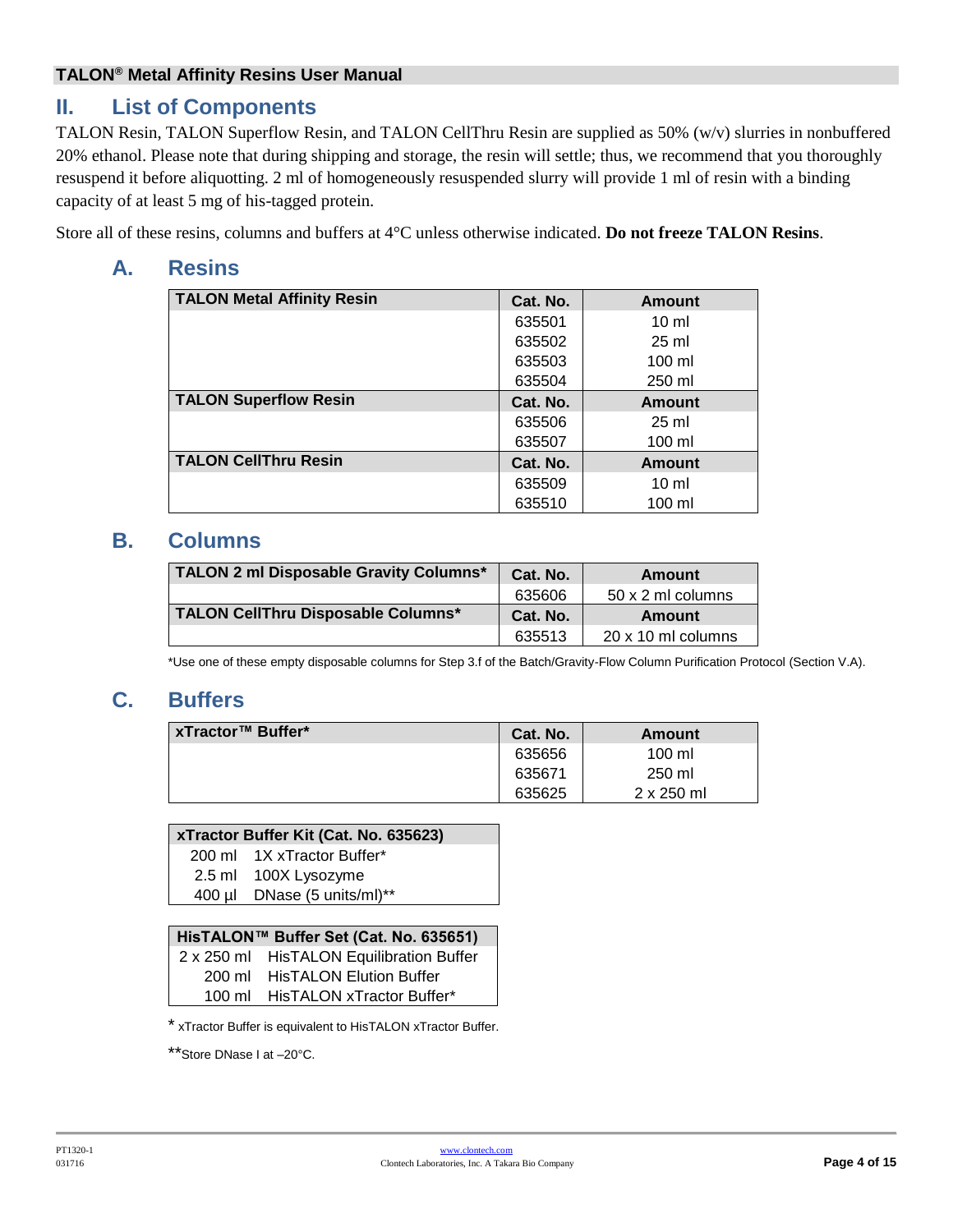## <span id="page-4-0"></span>**III. Additional Materials Needed**

#### **A. Buffer Preparation**

Use the buffers supplied in the HisTALON Buffer Set (Section II.B) to extract and purify proteins under native and denaturing conditions as follows:

#### **1. Native Conditions**

- **Lysis Buffer:** use HisTALON xTractor Buffer (or TALON xTractor Buffer)
- **Equilibration Buffer:** use HisTALON Equilibration Buffer
- Wash Buffer: mix 660 µl of HisTALON Elution Buffer with 9.34 ml of HisTALON Equilibration Buffer
- **Elution Buffer:** use HisTALON Elution Buffer

#### **2. Denaturing Conditions**

- **Equilibration Buffer:** Add guanidine-HCl to HisTALON Equilibration Buffer to a final concentration of 6 M, and, if necessary, readjust the pH to 7.4.
- **Wash Buffer:** Add guanidine-HCl to Wash Buffer (III.A) to a final concentration of 6 M, and, if necessary, readjust the pH to 7.4.
- **Elution Buffer:** Add guanidine-HCl to HisTALON Elution Buffer to a final concentration of 5.4 M, and, if necessary, adjust the pH to 7.4.

#### **3. Resin Regeneration**

 **Regeneration Buffer (pH 5.0):** 20 mM MES (2-(N-morpholine)-ethanesulfonic acid), 0.3 M sodium chloride

#### **4. Protease Inhibitors**

**ProteoGuard™ EDTA-Free Protease Inhibitor Cocktail** (Cat. No. 635673)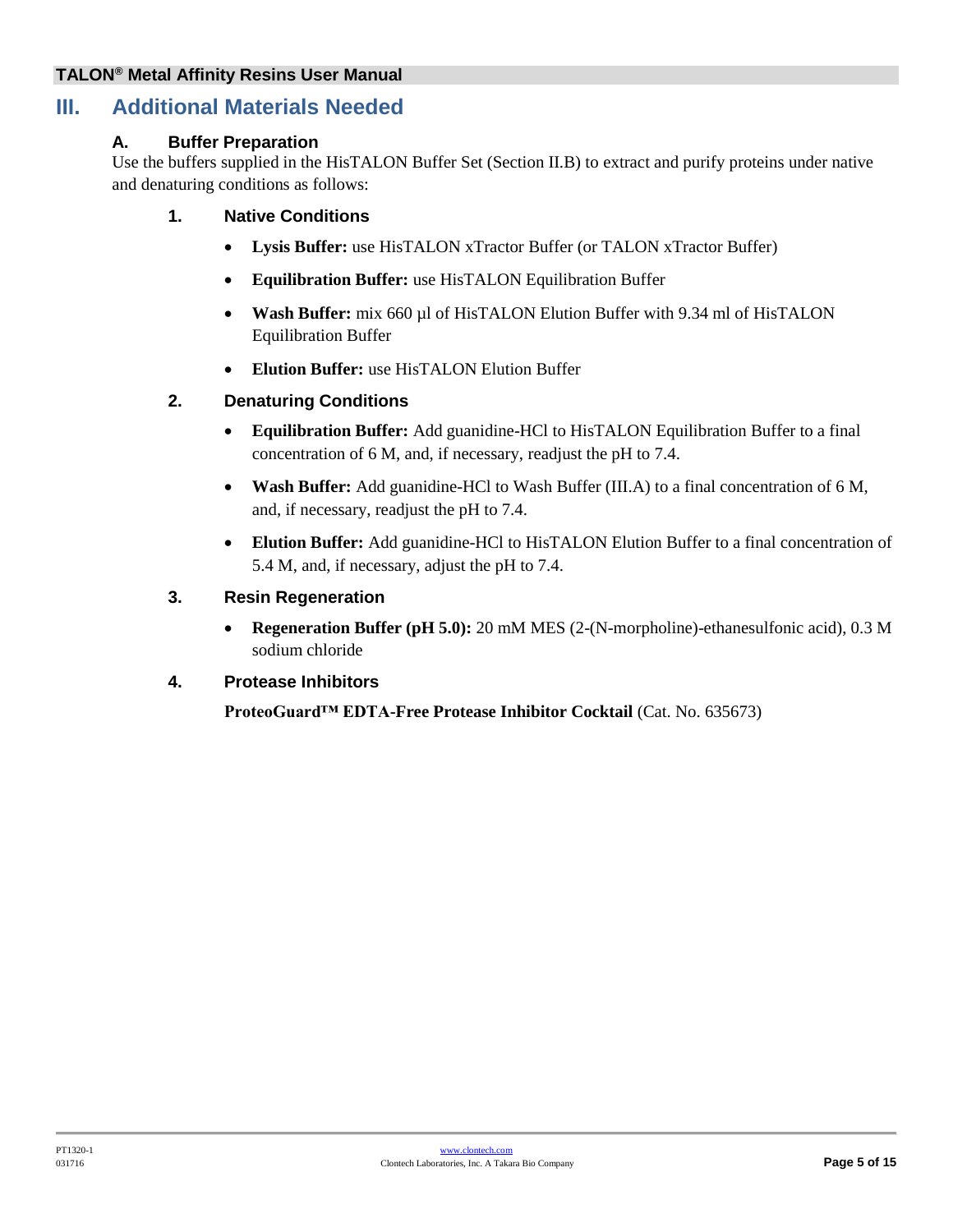## <span id="page-5-0"></span>**IV. Sample Preparation Protocols**

Please read each protocol completely before starting. Successful results depend on understanding and performing the following steps correctly.

**IMPORTANT:** We strongly recommend using **ProteoGuard™ EDTA-Free Protease Inhibitor Cocktail** (Cat. No. 635673) when preparing your protein extract. Add 10 μl of Protease Inhibitor Cocktail per ml of lysis buffer [xTractor Buffer for native proteins (Section IV.A) or denaturing Equilibration Buffer for denatured proteins (Section IV.B)] **before** lysing cells to yield a 1X final concentration of inhibitors. For more information, refer to the ProteoGuard Protocol (type PT5140-2 in the keyword field at [www.clontech.com/manuals\)](http://www.clontech.com/manuals).

## <span id="page-5-1"></span>**A. Protocol: Sample Preparation to Isolate Native Proteins**

This procedure has been optimized for extraction of native proteins from fresh or frozen bacterial cell pellet. The volumes of this extraction can be adjusted, as long as 20 ml of xTractor Buffer are used per 1 g of cell pellet.

1. Add 20 ml of xTractor Buffer to 1 g of bacterial cell pellet. Gently pipet up and down to fully resuspend the pellet.

**NOTE:** A log-phase culture of *E. coli* (O.D.=0.6–0.8) when induced for 2–4 hours, would be expected to provide ~20–40 mg bacterial pellet from 2 ml of the culture.

- 2. **[Optional]**: Add 40 µl of 5 units/µl DNase I solution and 200 µl of 100X lysozyme solution. **NOTES:** 
	- DNase I reduces lysate viscosity, allowing more efficient cellular debris removal. DNase can be used without lysozyme—but cells treated with lysozyme must also be treated with DNase I.
	- Lysozyme helps to fully disrupt bacterial walls, and thus to extract high molecular weight proteins (>40 KDa). However, lysozyme should be omitted for mammalian extraction procedures as well as when lysozyme interferes with your protein's functionality.
	- If the lysozyme solution forms a precipitate, resuspend the contents of the bottle and apply 200 μl of suspension directly to the mix—or (optionally) centrifuge 200 μl of lysozyme solution for 5 min at 14,000 rpm, and use the supernatant for the lysis.
- 3. Mix gently, pipetting up and down several times.
- 4. Incubate with gentle shaking for 10 min at room temperature or at 4°C.

**NOTE:** At the end of this incubation period, there should be no visible particles. If cell pellet fragments are present, resuspend them by pipetting solution up and down and incubating for an additional 1–2 min.

<span id="page-5-2"></span>5. The resulting cell lysate can now be applied directly to a TALON CellThru Column, or the lysate supernatant can be applied to any other TALON Resin column after centrifuging  $(10,000-12,000 \times g)$ for 20 min at  $4^{\circ}$ C).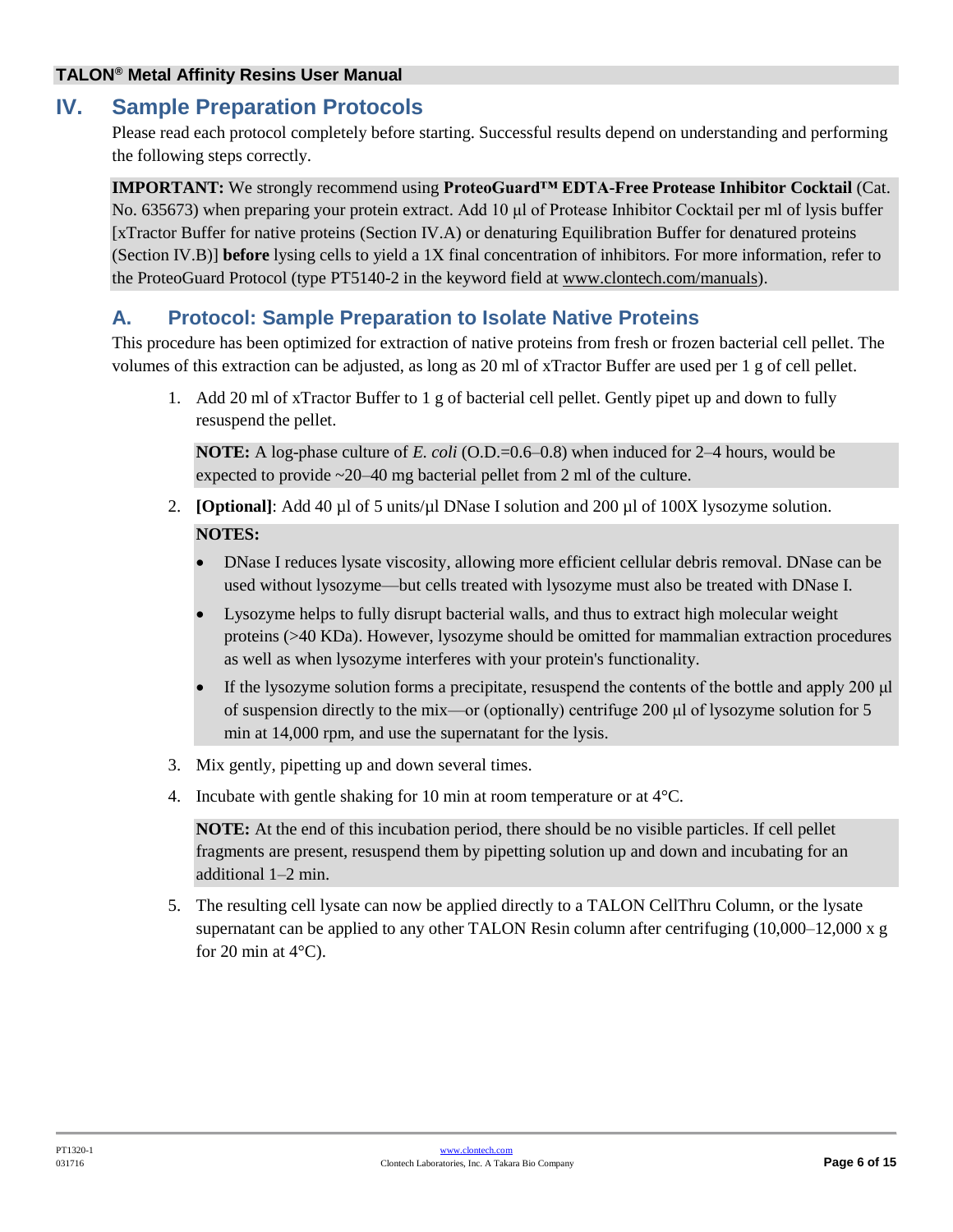## **B. Protocol: Sample Preparation to Isolate Denatured Proteins**

- 1. Harvest 20–25 ml of cell culture by centrifugation at  $1,000-3,000 \times g$  for 15 min at 4 °C.
- 2. Resuspend pellet in 2 ml of **denaturing** Equilibration Buffer (Section III.A.2) per 20–25 ml of culture.
- 3. Gently agitate or stir the sample until it becomes translucent.
- 4. Centrifuge the sample at  $10,000-12,000 \times g$  for 20 min at  $4^{\circ}$ C to pellet any insoluble material.
- 5. Carefully transfer the supernatant (the clarified sample) to a clean tube without disturbing the pellet.
- 6. Set aside a small portion of the clarified sample for SDS/PAGE analysis before starting purification.

**NOTE:** Samples containing 6 M guanidinium must be dialyzed overnight against buffer containing 8 M urea before loading on a gel.

# <span id="page-6-0"></span>**V. Protein Purification Protocols**

Please read each protocol completely before starting. Successful results depend on understanding and performing the following steps correctly. Use the appropriate set of buffers depending on whether you are purifying protein under native or denaturing conditions (Section III.A).

## <span id="page-6-1"></span>**A. Protocol: Batch/Gravity-Flow Column Purification**

For IMAC columns using TALON, we recommend a hybrid batch/gravity-flow procedure. This method combines the speed and convenience of a batch procedure with the higher purity of the gravity-flow column method. In this hybrid procedure, the binding and initial washing steps are performed in a batch format to save time, eliminate extraneous debris, and avoid column clogging. After the initial washes, the resin is transferred to a column for additional washing and protein elution.

#### **1. Resin Equilibration**

- a. Thoroughly resuspend the TALON Resin.
- b. Immediately transfer the required amount of resin suspension to a sterile tube that will accommodate 10–20 times the resin bed volume.
- c. Centrifuge at 700 x g for 2 min to pellet the resin.
- d. Remove and discard the supernatant.
- e. Add 10 bed volumes of Equilibration Buffer and mix briefly to pre-equilibrate the resin.
- f. Recentrifuge at 700 x g for 2 min to pellet the resin. Discard the supernatant.
- g. Repeat Steps e and f.

#### **2. Sample Application**

- a. Add crude lysate (TALON CellThru) or clarified sample (TALON & TALON Superflow) from Section IV to the resin.
- b. Gently agitate at room temperature or on ice for 20 min on a platform shaker to allow the histagged protein to bind the resin.

**NOTE:** Incubation on ice will decrease proteolysis.

c. Centrifuge at 700 x g for 5 min. Carefully remove as much supernatant as possible without disturbing the resin pellet.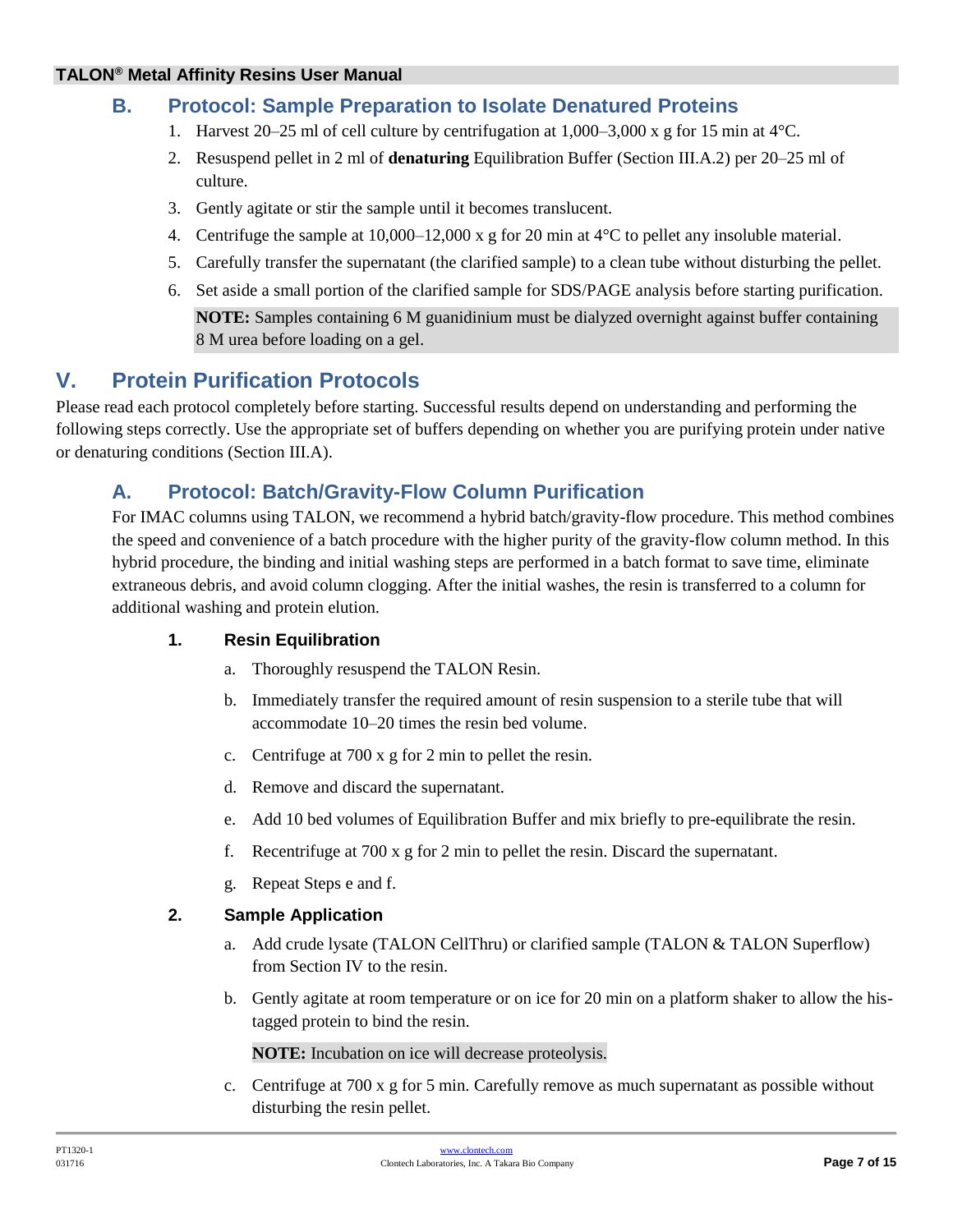#### **3. Washing**

- a. Wash the resin by adding 10–20 bed volumes of Equilibration Buffer. Gently agitate the suspension at room temperature or on ice for 10 min on a platform shaker for thorough washing.
- b. Centrifuge at 700 x g for 5 min.
- c. Remove and discard the supernatant.
- d. Repeat Steps a–c with 10–20 bed volumes of Equilibration Buffer
- e. Add one bed volume of Equilibration Buffer to the resin, and resuspend by vortexing.

**NOTE:** Steps f–h can be performed on ice or at room temperature, but incubation on ice will decrease proteolysis.

- f. Transfer the resin to a 2 ml gravity-flow column with an end-cap in place, and allow the resin to settle out of suspension.
- g. Remove the end-cap and allow the buffer to drain until it reaches the top of the resin bed, making sure no air bubbles are trapped in the resin bed.
- h. Wash column once with 5 bed volumes of Wash Buffer.

#### **4. Elution & Analysis**

a. Elute the his-tagged protein by adding 5 bed volumes of Elution Buffer to the column. Collect the eluate in 500 μl fractions.

**NOTE:** Under most conditions, the majority of the his-tagged protein will be recovered in the first two bed volumes.

b. Use spectrophotometric and SDS-PAGE analysis to determine which fraction(s) contain(s) the majority of the his-tagged protein.

**NOTE:** Use a Bradford protein assay (Bradford, 1976) or UV absorbance at 280 nm.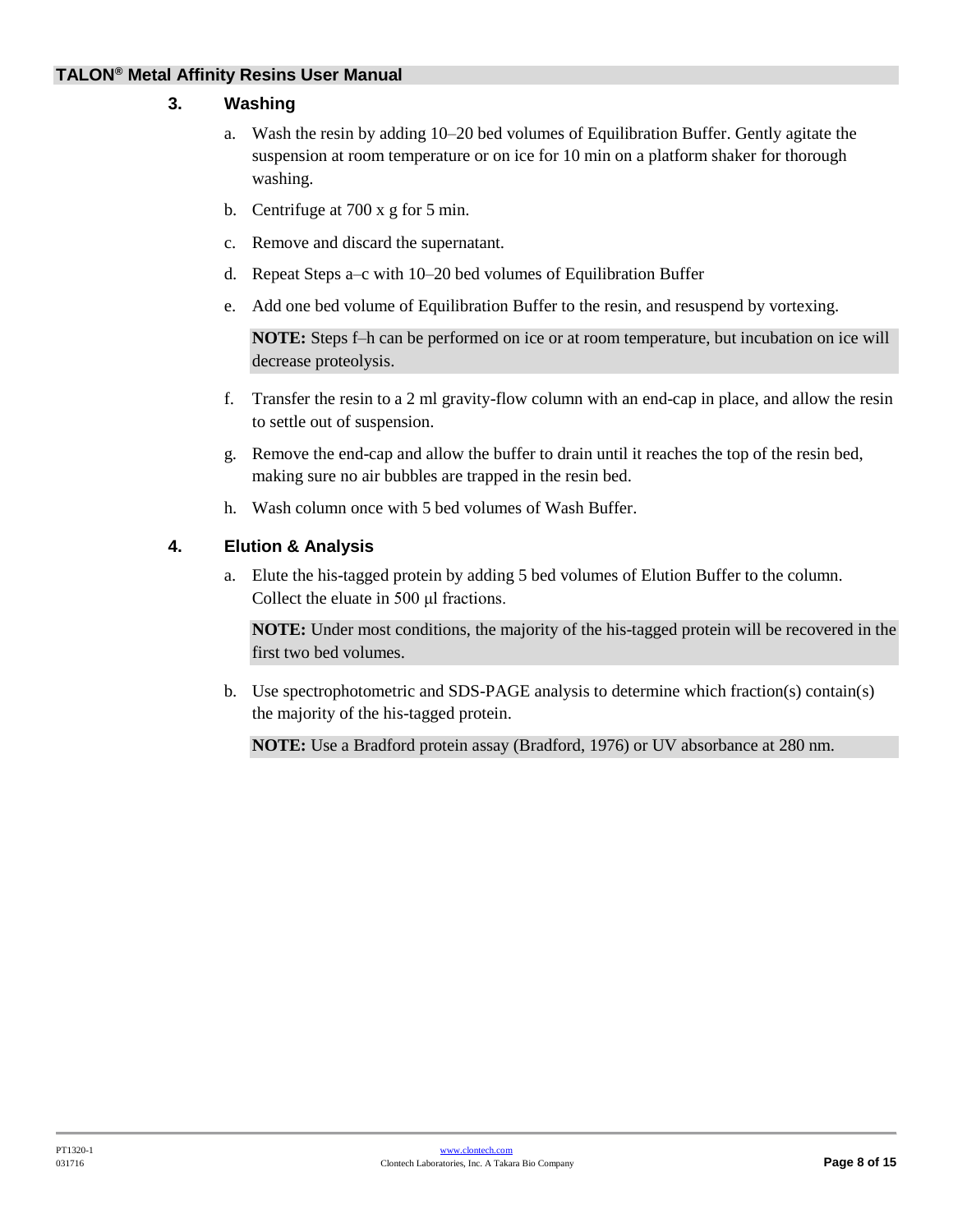## <span id="page-8-0"></span>**B. Protocol: Large-Scale Batch Purification**

This method purifies his-tagged proteins faster than gravity-flow columns; however, batch washes remove impurities less efficiently than gravity-flow columns. Therefore, they require larger wash buffer volumes to obtain pure his-tagged proteins.

#### **1. Resin Equilibration**

- a. Thoroughly resuspend the TALON Resin.
- b. Transfer the required amount of resin to a glass filter with a pore size of  $10-20 \mu m$ .
- c. Apply a vacuum to the filter to remove excess ethanol.
- d. Add 5 bed volumes of deionized water to the resin and apply vacuum.
- e. Add 5 bed volumes of Equilibration Buffer to the resin and apply vacuum.
- f. Repeat Step e two times.

#### **2. Sample Application**

- a. Add crude lysate (TALON CellThru) or clarified sample (TALON & TALON Superflow) to the resin and mix for 3–5 min.
- b. Apply vacuum and collect the filtrate.

#### **3. Washing**

- a. Wash the resin by adding 10–20 bed volumes of Equilibration Buffer. Gently agitate the suspension at room temperature for 10 min on a platform shaker to promote thorough washing.
- b. Apply vacuum to remove buffer.
- c. Repeat the above wash (Steps a–b) 2–3 times with 10–20 bed volumes of Equilibration Buffer.
- d. **[Optional]:** If necessary, repeat Step c under more stringent conditions using 5 mM imidazole in Equilibration Buffer.

#### **4. Elution & Analysis**

- a. Elute the his-tagged protein by adding 5 bed volumes of Elution Buffer.
- b. Gently agitate suspension at room temperature for 5 min.
- c. Apply vacuum, and collect the purified his-tagged protein.
- d. Repeat Steps a–c two times, collecting separate fractions.
- e. Use spectrophotometric analysis (absorbance at 280 nm) or a Bradford protein assay and SDS-PAGE analysis to determine which fraction(s) contain(s) the majority of the his-tagged protein.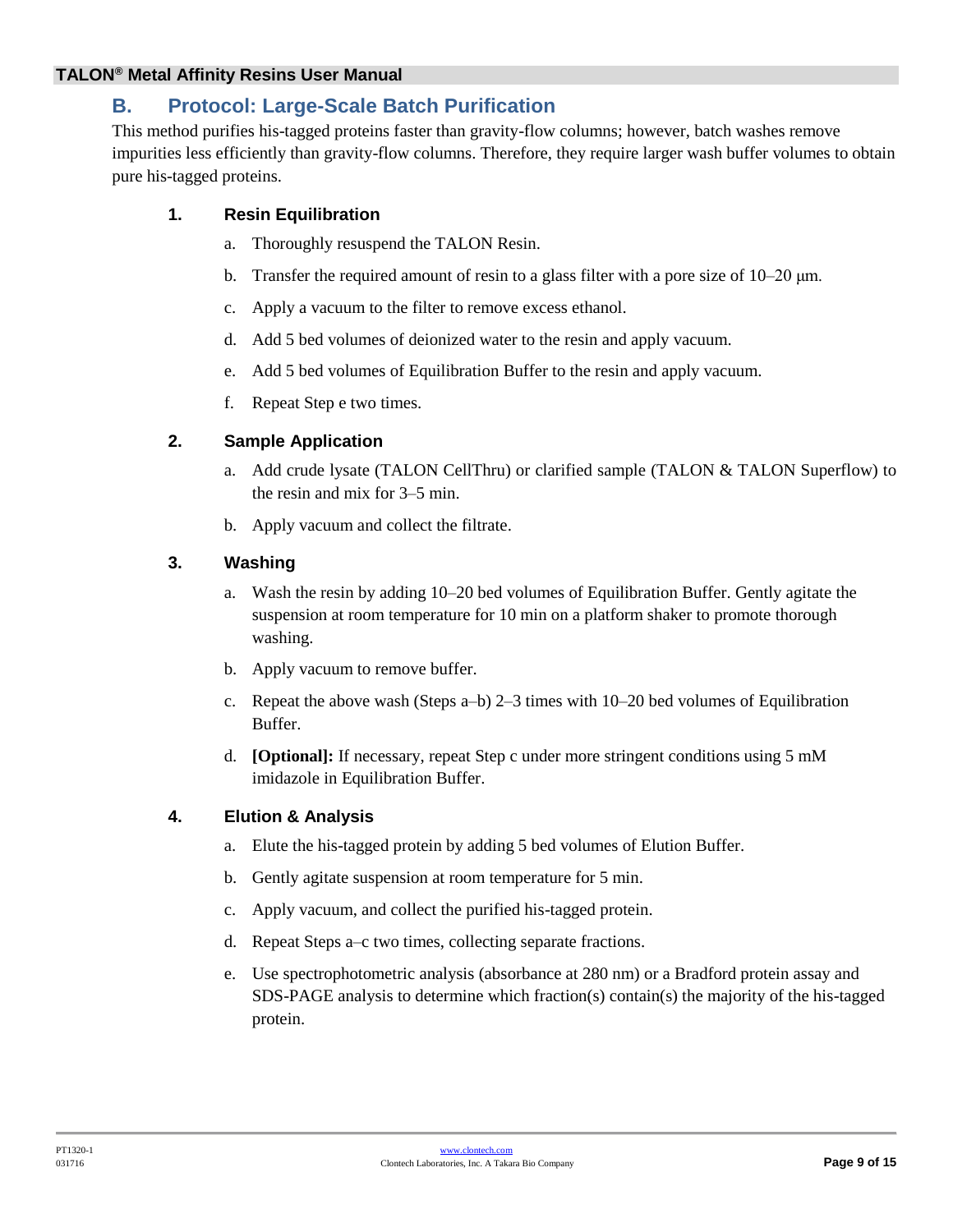# <span id="page-9-0"></span>**VI. TALON Resin Regeneration and Storage**

Generally, reuse TALON Resins 3–4 times before discarding. The exact number of uses varies among preparations because of differences in redox potential, organic complexity, and debris content. To avoid possible cross-contamination, use a particular aliquot of resin to purify a single type of his-tagged protein.

## <span id="page-9-1"></span>**A. Important Precautions**

- Do not store TALON Resin in denaturants such as 6 M guanidinium.
- Do not store TALON Resin with bound imidazole; the resin should be washed with 2-(Nmorpholine)-ethanesulfonic acid (MES) buffer (pH 5.0) before reuse to remove the bound imidazole.

## <span id="page-9-2"></span>**B. Protocol: Resin Regeneration & Storage**

- 1. Wash resin with five bed volumes of 20 mM MES buffer (pH 5.0) containing 0.3 M NaCl.
- 2. Rinse resin with five bed volumes of distilled  $H_2O$ .
- 3. Store resin at 4°C in 20% nonbuffered ethanol containing 0.1% sodium azide.

# <span id="page-9-3"></span>**VII. Troubleshooting**

#### **A. Loading/Washing**

| <b>Description of Problem</b>        | <b>Possible Explanation</b>                      | <b>Solution</b>                                                                                                                                                                                                                                                                                                                                                                                                                                                                                                      |  |
|--------------------------------------|--------------------------------------------------|----------------------------------------------------------------------------------------------------------------------------------------------------------------------------------------------------------------------------------------------------------------------------------------------------------------------------------------------------------------------------------------------------------------------------------------------------------------------------------------------------------------------|--|
|                                      | Problems with vector construction                | Ensure that the protein and tag are in-frame.                                                                                                                                                                                                                                                                                                                                                                                                                                                                        |  |
|                                      | Buffer compositions are not<br>optimal           | Check the pH and composition of all buffers. Use<br>a lower-stringency wash buffer for all washing<br>steps.<br>For example, slightly increase the pH of the wash<br>buffer.                                                                                                                                                                                                                                                                                                                                         |  |
|                                      | Protein is degraded during<br>extraction         | Perform initial purification step more quickly.<br>$\bullet$<br>Use mild extraction conditions in the presence<br>$\bullet$<br>of ProteoGuard EDTA-Free Protease Inhibitor<br>Cocktail (Cat. No. 635673).<br>For expressed proteins, make a C-terminal<br>$\bullet$<br>construct.                                                                                                                                                                                                                                    |  |
| Protein elutes in the wash<br>buffer | Reagent interferes with binding                  | <b>Check Appendix A: Reagent Compatibilities</b><br>$\bullet$<br>Dilute an aliquot of lysate (1:10), or sonicate,<br>٠<br>and check binding on a small scale.<br>Try using a different his-tagged protein as a<br>$\bullet$<br>control.                                                                                                                                                                                                                                                                              |  |
|                                      | Tag is not accessible under native<br>conditions | If the "under native conditions" protein fails to<br>$\bullet$<br>bind under native conditions, treat a small<br>aliquot (<1 ml) with 6 M guanidinium and bind<br>to 50 µl of TALON and then proceed with<br>protein purification.<br>If the target protein is now bound to the resin,<br>$\bullet$<br>then try to move the tag to the other terminus<br>of the protein where it may be more exposed<br>under native conditions.<br>Add small amounts of nonionic detergent(s) to<br>٠<br>improve tag accessibility. |  |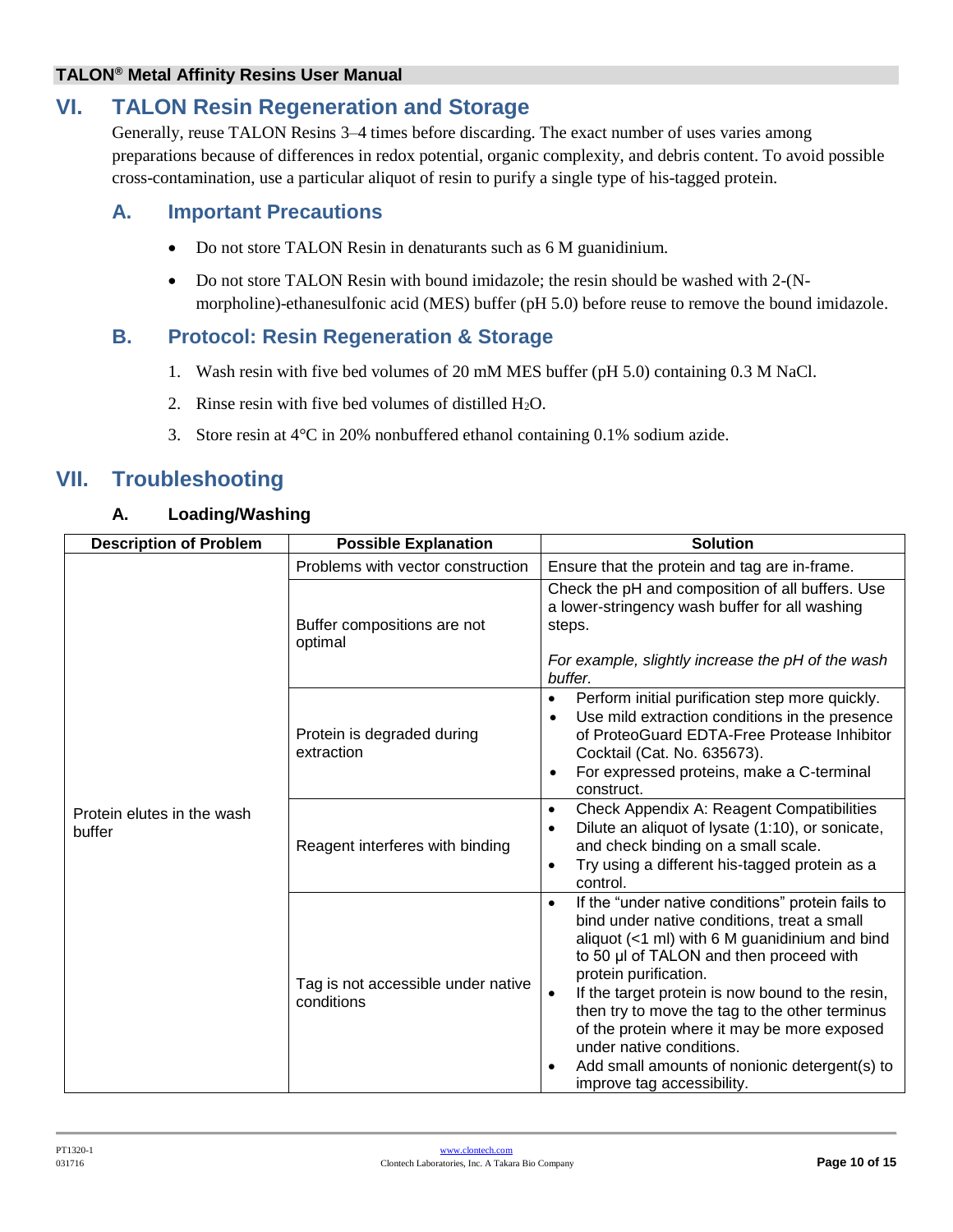### **B. Elution**

| <b>Description of Problem</b>         | <b>Possible Explanation</b>                                                       | <b>Solution</b>                                                                                                                                                                                                                                                                                                                                                                                                                                                                                                                                                                                                                                                 |
|---------------------------------------|-----------------------------------------------------------------------------------|-----------------------------------------------------------------------------------------------------------------------------------------------------------------------------------------------------------------------------------------------------------------------------------------------------------------------------------------------------------------------------------------------------------------------------------------------------------------------------------------------------------------------------------------------------------------------------------------------------------------------------------------------------------------|
|                                       | Insufficient wash                                                                 | Use larger volumes of Wash Buffer                                                                                                                                                                                                                                                                                                                                                                                                                                                                                                                                                                                                                               |
|                                       | Buffer compositions are not<br>optimal                                            | Check buffers used for sample preparation<br>$\bullet$<br>and wash steps.<br>Check pH. The Wash Buffer should be pH 7.4.<br>$\bullet$<br>Contaminants will coelute in buffers with pH<br>27.0<br>Increase the volume of wash buffer and<br>$\bullet$<br>continue to wash resin bed until the A280 drops<br>to zero.<br>Increase counterion concentration up to 0.5 M<br>٠<br>NaCl or KCl to inhibit nonspecific ionic<br>interactions.<br>Add small amounts of nonionic detergent(s);<br>$\bullet$<br>this is particularly important when isolating<br>proteins from a eukaryotic expression system.<br>Add ethylene glycol or glycerol to inhibit<br>$\bullet$ |
|                                       | Resin was used in large excess                                                    | nonspecific hydrophobic interactions.<br>Estimate the fusion protein content of your lysate<br>and use only as much resin as required. (See                                                                                                                                                                                                                                                                                                                                                                                                                                                                                                                     |
|                                       | Proteolytic product                                                               | Table III for binding capacities of TALON resins.)<br>Use mild extraction conditions in presence of<br>ProteoGuard EDTA-Free Protease Inhibitor<br>Cocktail (Cat. No. 635673).                                                                                                                                                                                                                                                                                                                                                                                                                                                                                  |
| High amount of coeluted<br>impurities | Covalent attachment (Cys-Cys,<br>disulfide bonds) of impurities to<br>the protein | Use 5-10 mM of $\beta$ -ME in the Wash Buffer                                                                                                                                                                                                                                                                                                                                                                                                                                                                                                                                                                                                                   |
|                                       | Copurifying histidine-rich proteins                                               | For HAT- or his-tagged proteins, use<br>$\bullet$<br>enterokinase to remove the HAT tag and<br>rerun IMAC with the mixture. Target protein<br>will pass through the column, while impurities<br>and tag will be adsorbed. (Remove chelating<br>ligands by gel filtration before loading the<br>proteolytic mixture onto TALON Resin.)<br>Buffer pH is not optimal. Adjust pH as needed.<br>٠<br>Use second purification scheme, such as size<br>exclusion, ion exchange, hydrophobic<br>chromatography, etc.                                                                                                                                                    |
|                                       | Protein sample is too<br>concentrated and/or viscous                              | Dilute sample 1:5 or 1:10 with additional buffer<br>$\bullet$<br>and centrifuge again before proceeding.<br>Digest sample for 20-30 min at room<br>$\bullet$<br>temperature with 2.5 µg/ml of DNase I, taking<br>into account that proteolytic activity is much<br>higher at room temperature.<br>Alternatively, dilute the sample fivefold with<br>$\bullet$<br>Equilibration Buffer before applying it to the<br>resin. This procedure should not significantly<br>affect recovery.                                                                                                                                                                           |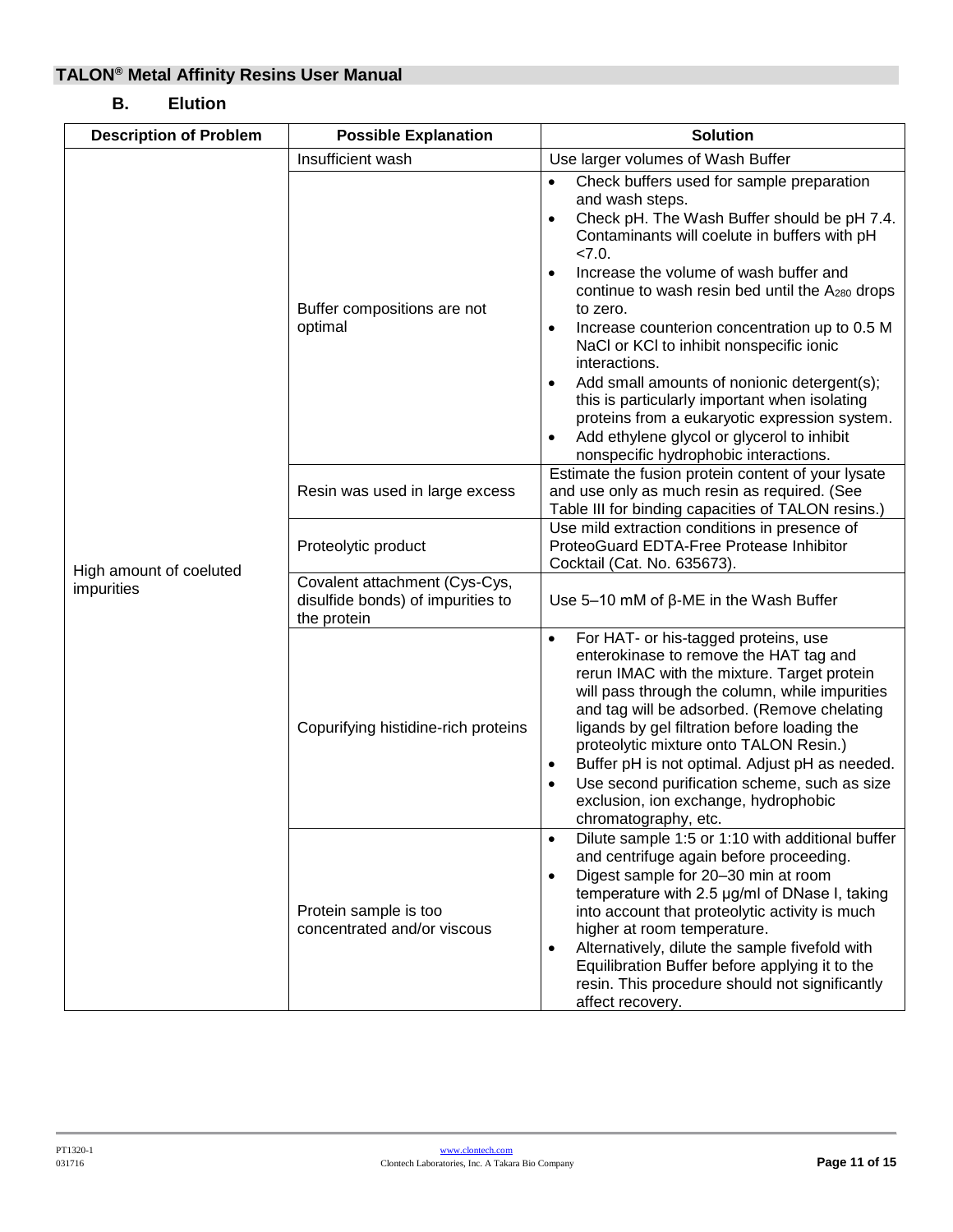| <b>Description of Problem</b>    | <b>Possible Explanation</b>                                        | <b>Solution</b>                                                                                                                                                                                                                                                                                                                                                                                                                   |
|----------------------------------|--------------------------------------------------------------------|-----------------------------------------------------------------------------------------------------------------------------------------------------------------------------------------------------------------------------------------------------------------------------------------------------------------------------------------------------------------------------------------------------------------------------------|
|                                  | Frit or filter is clogged with<br>subcellular debris               | Change column filters and centrifuge sample at<br>12,000 x g for 20-30 min at $4^{\circ}$ C                                                                                                                                                                                                                                                                                                                                       |
| Column ceases to flow            | The lower resin bed support may<br>be clogged with cellular debris | Remove resin from clogged column and<br>resuspend. Then wash it in a batch format<br>and transfer to a fresh column.<br>Use a syringe filled with wash buffer or<br>reverse the pump on the column to gently<br>run the column backwards. In addition, test<br>for tubing blockages in a similar manner.<br>Apply gentle pressure. Do not exceed a<br>1 drop/sec flow rate.                                                       |
| His-tagged proteins do not elute | Elution Buffer is not optimal                                      | Elute with 150 mM imidazole or pH 4.0 buffer.<br>For proteins that will not elute otherwise, you<br>can strip off the protein using 100 mM EDTA<br>( $pH$ 8.0). (This will remove the $Co2+$ from the<br>resin and deposit it in your protein sample.)<br>Add $1-5$ mM $\beta$ -ME to reduce disulfide<br>linkages. Supplement buffer with 1% nonionic<br>detergent.<br>Purify his-tagged protein under denaturing<br>conditions. |

## **B. Elution (continued)**

## **C. Changes in Resin**

| <b>Description of Problem</b>                                   | <b>Possible Explanation</b>                                                               | <b>Solution</b>                                                                                                                                                                                                                                                                                                                            |
|-----------------------------------------------------------------|-------------------------------------------------------------------------------------------|--------------------------------------------------------------------------------------------------------------------------------------------------------------------------------------------------------------------------------------------------------------------------------------------------------------------------------------------|
| White or pale-colored resin                                     | Presence of chelators in the<br>sample causing loss of Co <sup>2+</sup>                   | Remove chelators from sample by gel filtration<br>and use fresh resin.                                                                                                                                                                                                                                                                     |
| Gray or brown resin                                             | TALON Resin was overexposed to<br>reducing agents or high<br>concentration of $\beta$ -ME | Completely remove reducing agents, such as<br>DTE or DTT, or by gel filtration chromatography<br>in the presence of $\beta$ -ME. Reduce $\beta$ -ME<br>concentration $(\leq 5$ mM).                                                                                                                                                        |
| Resin particles aggregate or<br>exhibit a change in consistency | DNA crosslinking                                                                          | Increase ionic strength of the buffers by<br>using $\leq 500$ mM NaCl.<br>Vigorously sonicate samples before loading<br>to shear DNA.<br>Pretreat sample with 100 µg/ml DNase I at<br>$30^{\circ}$ C for 30 min.<br>Dilute sample 1:5-1:10 with buffer before<br>loading on column.<br>Avoid long-term storage of resin in<br>denaturants. |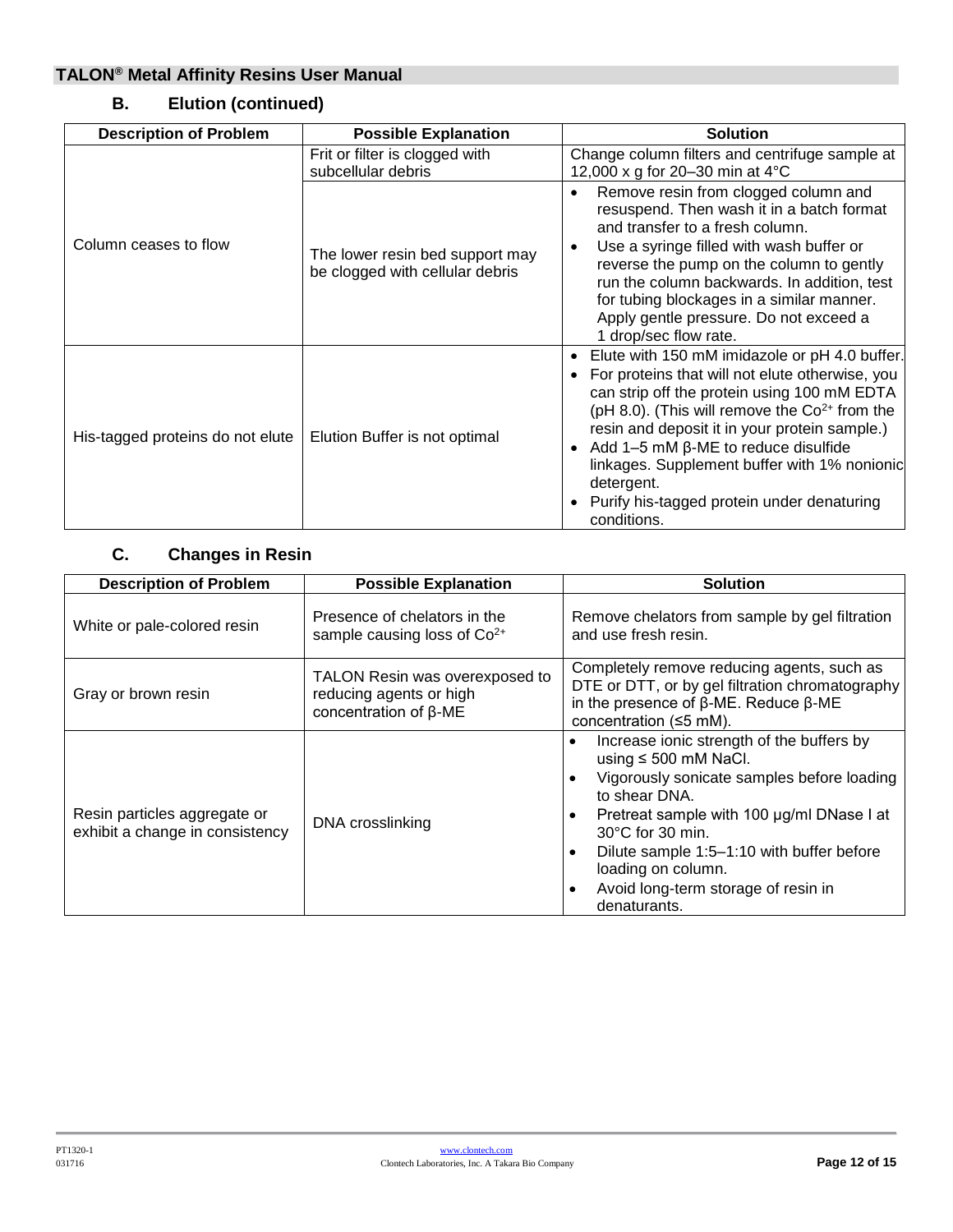## **D. Analysis**

| <b>Description of Problem</b>              | <b>Possible Explanation</b>                                             | <b>Solution</b>                                                                                                                                                                                            |  |
|--------------------------------------------|-------------------------------------------------------------------------|------------------------------------------------------------------------------------------------------------------------------------------------------------------------------------------------------------|--|
| High background on silver-<br>stained gels | Nucleic acid contaminant                                                | Supplement buffer with 0.5 M NaCl or KCl.<br>Repeat purification<br>Shear DNA more vigorously.<br>Use DNAse I in the extraction procedure.<br>$\bullet$                                                    |  |
|                                            |                                                                         | Conduct a time-course assay to determine<br>$\bullet$<br>the minimum sonication time needed to<br>disrupt the cells while maintaining the<br>native protein/enzyme function.                               |  |
|                                            | Protein was damaged by<br>sonication.                                   | For example, sonicate samples at a<br>medium-high setting for 0, 20, and 30 sec.<br>Then perform protein or enzyme functional<br>assays and measure the $A_{280}$ of each<br>sample.                       |  |
| Nonfunctional protein                      |                                                                         | Perform the lysis or sonication procedure<br>on ice.                                                                                                                                                       |  |
|                                            | Protein has degraded                                                    | Keep protein samples at 4°C during<br>$\bullet$<br>purification<br>Reduce purification time for initial steps.<br>Add ProteoGuard EDTA-Free Protease<br>$\bullet$<br>Inhibitor Cocktail (Cat. No. 635673). |  |
|                                            | Protein may not be folded properly                                      | Try purifying protein under denaturing<br>conditions, then try refolding<br>(Lin et al., 2007)                                                                                                             |  |
|                                            | Protein may require a<br>posttranslational modification to be<br>active | In this case, it may be necessary to change the<br>expression system (e.g., switch from E. coli to<br>insect or mammalian cells.)                                                                          |  |

#### **E. Resin Reuse**

| <b>Description of Problem</b>            | <b>Possible Explanation</b>                                                                                                      | <b>Solution</b>                                                                                                                                                                                                           |
|------------------------------------------|----------------------------------------------------------------------------------------------------------------------------------|---------------------------------------------------------------------------------------------------------------------------------------------------------------------------------------------------------------------------|
| Binding drops below original<br>capacity | Lysate contains naturally occurring<br>reducing agent or a nonspecific<br>polyanion may be obscuring the<br>metal binding sites. | Use a larger volume of the previously-used<br>٠<br>resin.<br>Replace used resin with fresh resin.<br>٠<br>Wash resin with 6 M guanidinium (pH 5.0)<br>٠<br>and 1% Triton X-100 or SDS, and re-<br>equilibrate before use. |
|                                          | Resin is dirty or has not been fully<br>regenerated.                                                                             | Resin has been damaged or has worn out.<br>TALON Resins can be reused at least 3-4<br>times with proper handling.                                                                                                         |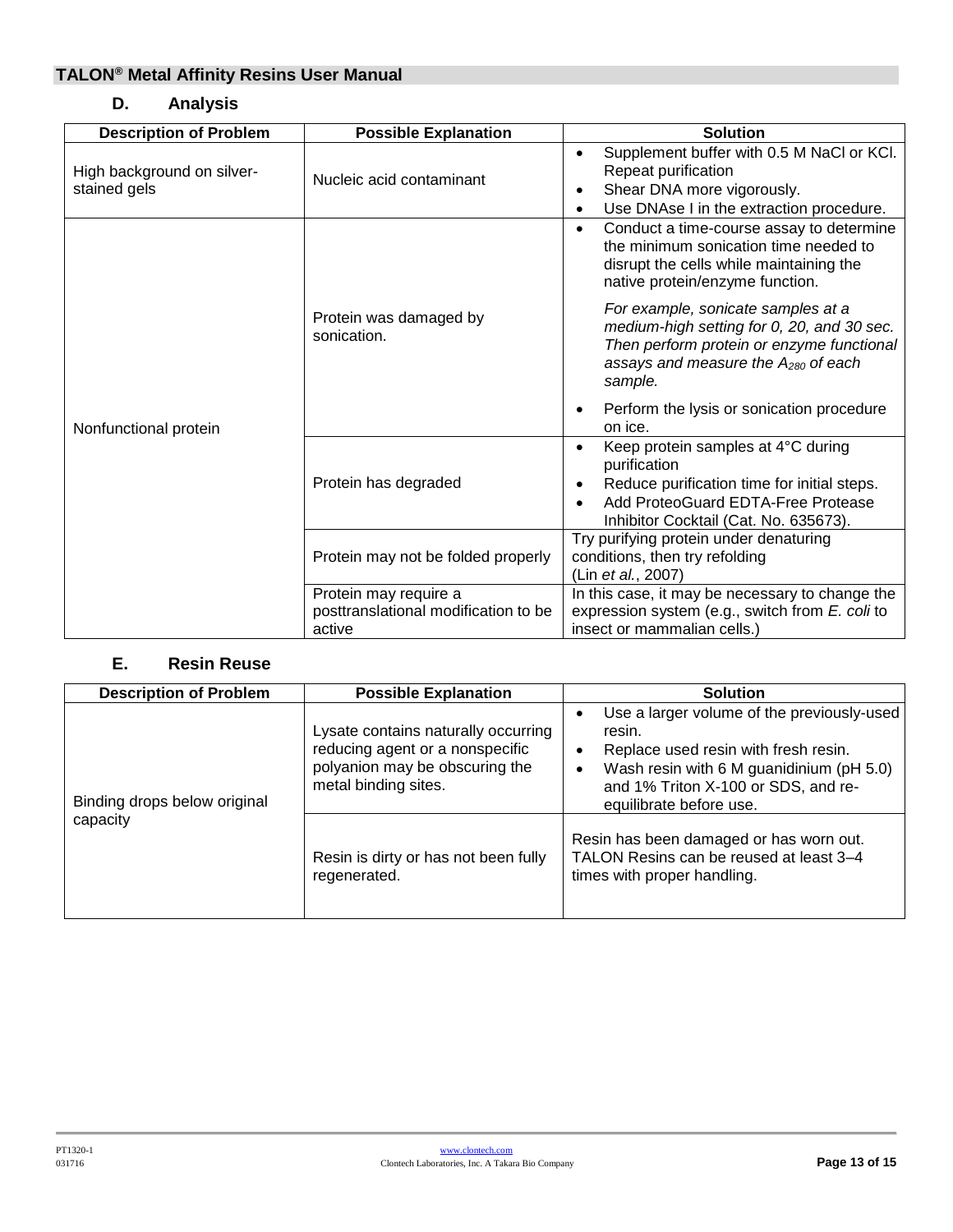# <span id="page-13-0"></span>**Appendix A: Reagent Compatibilities and Incompatibilities**

#### **A. Compatible Reagents**

Table 2 shows the maximum concentrations of each reagent tested at Clontech. Higher levels may be acceptable, but they should be tested before use. Note that some of these reagents may partially or completely denature your protein.

#### <span id="page-13-1"></span>**Table 2. Reagent Compatibility**

| Reagent                        | <b>Acceptable Concentration</b>   |
|--------------------------------|-----------------------------------|
| ß-Mercaptoethanol <sup>a</sup> | 10 mM (with caution)              |
| <b>CHAPS</b> <sup>b</sup>      | 1% (with caution)                 |
| Ethanol <sup>c</sup>           | 30%                               |
| Ethylene glycol                | 30%                               |
| HEPES 50 mM                    | 50 mM                             |
| Glycerol                       | 20%                               |
| Guanidinium <sup>a</sup>       | 6 M                               |
| Imidazole <sup>d</sup>         | 200 mM at pH 7.0–8.0, for elution |
| KCI                            | 500 mM                            |
| MES                            | 20 mM                             |
| <b>MOPS</b>                    | 50 mM                             |
| NaCl                           | 1.0 M                             |
| <b>NP-40</b>                   | $1\%$                             |
| SDS <sup>b</sup>               | 1% with caution                   |
| TRIS <sup>e</sup>              | 50 mM                             |
| Triton-X 100                   | $< 1\%$                           |
| Urea                           | 8 M                               |

**<sup>a</sup>** Use resin immediately after equilibrating with buffers containing these reagents. Otherwise, the resin will change color. Do not store resin in buffers containing these reagents.

**b** Ionic detergents like CHAPS (3-[(3-Cholamidopropyl)-dimethylammonio]-1-propane-sulfonate), SDS (sodium dodecyl sulfate), and sarkosyl are compatible up to 1%. However, due to their charged nature, you should anticipate interference with binding.

**<sup>c</sup>** Ethanol may precipitate proteins, causing low yields and column clogging.

**<sup>d</sup>**Imidazole cannot be used at concentrations higher than 5–10 mM for loading his-tagged proteins, because it competes with the histidine side chains (imidazole groups) for binding to the immobilized metal ions.

**<sup>e</sup>**TRIS coordinates weakly with metal ions, causing a decrease in capacity.

#### **B. Incompatible Reagents**

These reagents are incompatible at any concentration:

• DTT (dithiothreitol) and DTE (dithioerythritol)

**NOTE:** Using strong reducing agents will interfere with cobalt metal ion binding to the resin.

EDTA (ethylenediaminetetraacetic acid) and EGTA (ethylene glycol-bis([β-amino-ethyl ether])

**NOTE:** Although you can use EDTA at indicated points, it must be removed from the sample by gel filtration prior to applying it to TALON Resins.